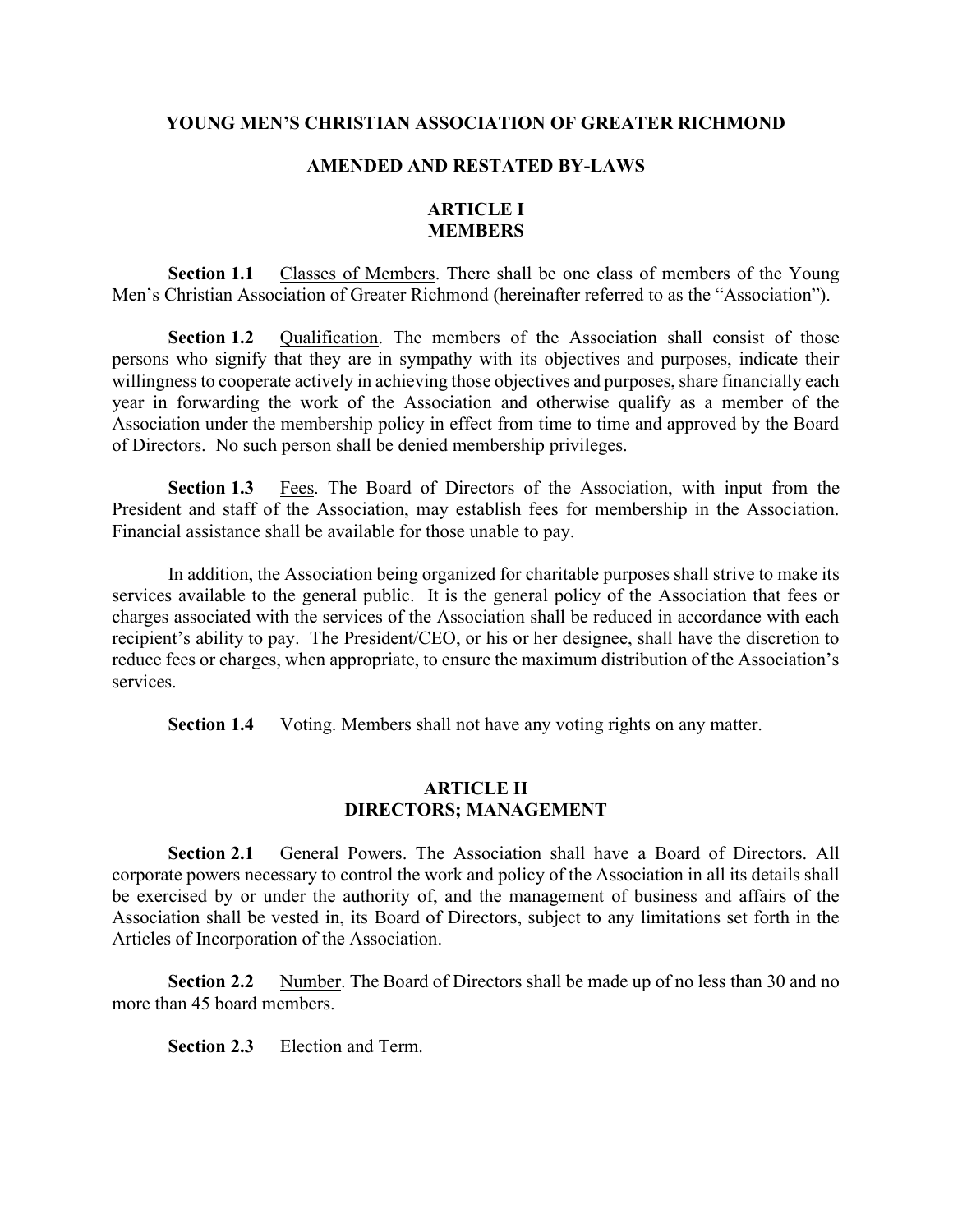(a) Board Members shall be divided into three classes with approximately one third being elected annually to serve for a term of three years as provided in Section 3.4.

The Board of Directors may honor any of its members for long and faithful service by electing them as members of the Board Emeritus. Members of the Board Emeritus may serve unlimited terms. A member of the Board Emeritus shall be permitted to attend meetings of the Board of Directors, but shall not have any voting rights or count toward the establishment of a quorum for the transaction of business by the Board of Directors.

Section 2.4 Removal; Vacancy. The Board of Directors may remove a director by the affirmative vote of a majority of the remaining directors present at a properly constituted meeting. A vacancy on the Board of Directors may be filled by the affirmative vote of a majority of the remaining directors, though less than a quorum of the Board of Directors, at a properly constituted meeting, and may in the case of a resignation that will become effective at a specified later date, be filled before the vacancy occurs, but the new director may not take office until the vacancy occurs.

Section 2.5 Other Management Power and Authority. The Board of Directors shall have such other corporate power and authority to manage the Association including, but not limited to, the power and authority:

(a) to establish or disband branches of the Association (the "Branches"), establish policies for their governance and to approve and remove Branch Boards of Management for the same;

(b) to enter into or sever relationships and agreements with other agencies or organizations when in its judgment such a relationship is desirable toward achieving the Association's objectives;

(c) on behalf of and in the name of the Association, to hold or dispose of such property, real or personal, as may be given, devised or bequeathed to it or entrusted to its care and keeping; to purchase, acquire, and dispose of such property as may be necessary to carry out the purpose of the Association;

(d) to control and manage the property of the Association, with power to borrow money for corporate purposes; and

(e) to hire and/or dismiss the President/CEO and to authorize the Board Officers (defined below) to periodically review and assess the performance of the President/CEO in the delivery of the Association's objectives.

# ARTICLE III **COMMITTEES**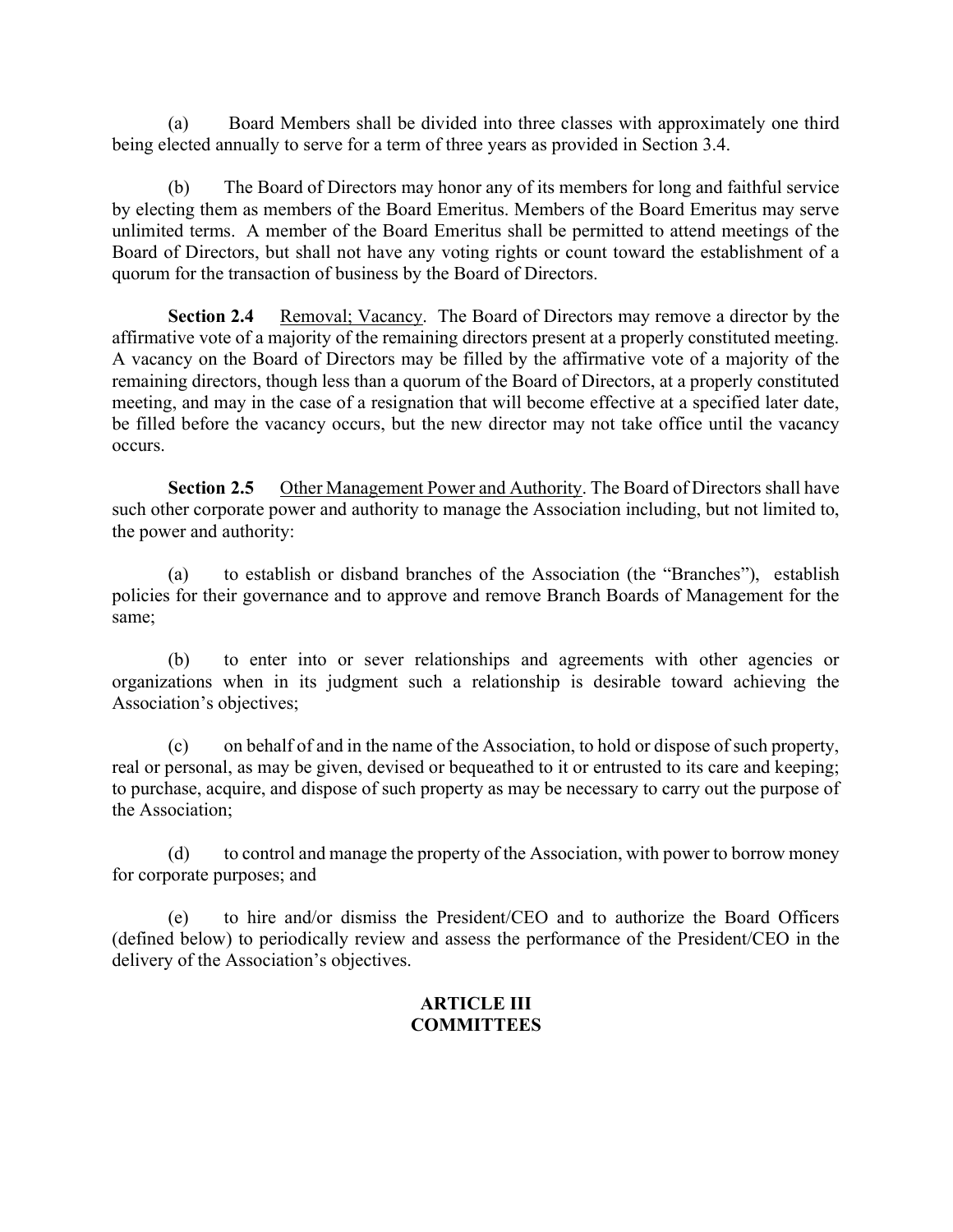Section 3.1 Committees. The Board of Directors may create one or more committees, and appoint any combination of directors, officers, and/or other persons, who serve at the pleasure of the Board of Directors, to serve on them.

#### Section 3.2 Executive Committee.

(a) Upon nomination of the Chairperson of the Association, the Board of Directors shall approve an Executive Committee from among the members of the Board of Directors to have and exercise the authority of the Board of Directors between meetings of the Board of Directors, to superintend and act upon all business requiring immediate attention during the intervals between the regular meetings. A majority of the Executive Committee shall constitute a quorum for the transaction of business. The creation of the Executive Committee and appointment of members to it shall be approved by a majority of directors in office when the action is taken.

(b) To the extent specified by the Board of Directors, the Executive Committee may exercise the authority of the Board of Directors, except that a committee may not (i) fill vacancies on the Board of Directors or on any of its committees; (ii) amend the Articles of Incorporation; (iii) adopt, amend, or repeal these By-Laws; (iv) approve a plan of merger or consolidation; (v) approve the sale, lease, or exchange, or the mortgage, pledge, or other disposition of all, or substantially all, of the property and assets of the Association; or (vi) approve revocation of voluntary dissolution proceedings.

(c) The provisions of these By-Laws which govern action without meetings, notice and waiver of notice, and voting requirements of the Board of Directors shall apply to the Executive Committee and its members as well.

## Section 3.3 Audit, Risk and Legal Committee.

(a) The Audit, Risk and Legal Committee shall be comprised of three or more members of the Board of Directors. All members of the Committee will be appointed by the Chairperson of the Board of Directors. The Committee will select one of its members to chair the Audit, Risk and Legal Committee. A majority of the members of the Audit, Risk and Legal Committee will constitute a quorum for the transaction of business. The creation of Audit, Risk and Legal Committee and appointment of members to it shall be approved by a majority of directors in office when the action is taken.

(b) To the extent specified by the Board of Directors, the Audit, Risk and Legal Committee may exercise the authority of the Board of Directors, except that a committee may not (i) fill vacancies on the Board of Directors or on any of its committees; (ii) amend the Articles of Incorporation; (iii) adopt, amend, or repeal these By-Laws; (iv) approve a plan of merger or consolidation; (v) approve the sale, lease, or exchange, or the mortgage, pledge, or other disposition of all, or substantially all, of the property and assets of the Association; or (vi) approve revocation of voluntary dissolution proceedings.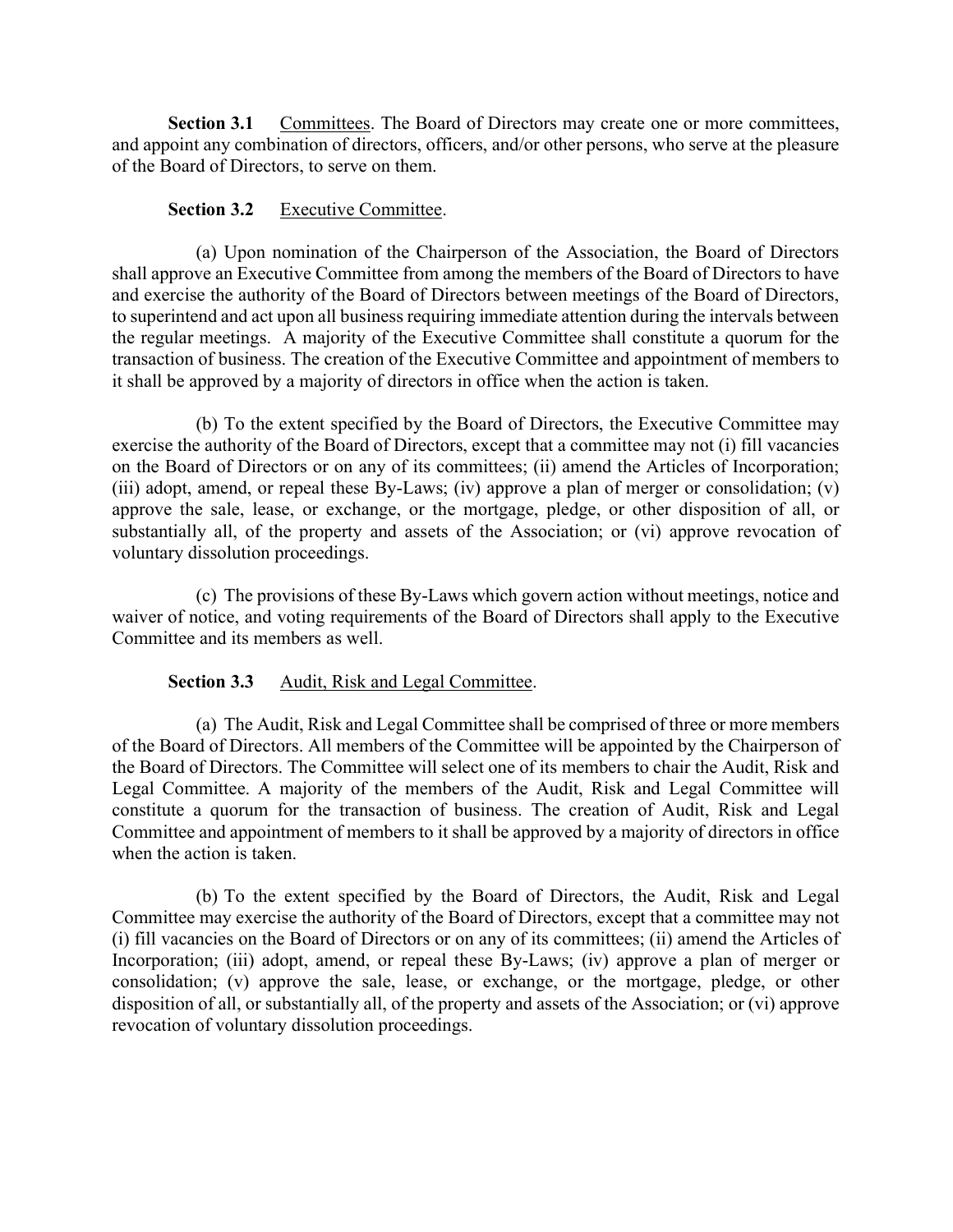(c) The provisions of these By-Laws which govern action without meetings, notice and waiver of notice, and voting requirements of the Board of Directors shall apply to the Audit, Risk and Legal Committee and its members as well.

#### Section 3.4 Board Development Committee.

(a) There shall be a Board Development Committee appointed by the Chairperson each year, made up of at least five members of the Board of Directors. The Chairperson and President/CEO shall serve as ex-officio members of the Board Development Committee. The creation of the Board Development Committee and appointment of members to it shall be approved by a majority of directors in office when the action is taken.

(b) Prior to the December meeting of the Board of Directors, the Board Development Committee shall advise the Board of Directors of its nominations for vacancies. Such directors shall be elected by the affirmative vote of a majority of the members of the Board of Directors present at its regular meeting in December. The Board Development Committee shall also identify a slate of officers for the next two year term of service by July of the year in which the current officers' service terminates. The Board of Directors shall elect from its own number, by affirmative vote of a majority of the members of the Board of Directors present at its regular meeting in December, a Chairperson, Vice-Chairperson (designated as Chairperson-Elect), a Secretary, and a Treasurer (collectively, the "Board Officers").

(c) It is customary that no Board Member shall be eligible to serve more than three consecutive terms of three years each. An officer may continue additional years as officer and Board of Director member until the completion of the term of office. However, exemplary individuals may be invited to serve an additional term at the Board of Director's discretion. Any person who has been off the Board of Directors for an intervening period of one year may be reelected.

(d) To the extent specified by the Board of Directors, the Board Development Committee may exercise the authority of the Board of Directors, except that a committee may not (i) fill vacancies on the Board of Directors or on any of its committees; (ii) amend the Articles of Incorporation; (iii) adopt, amend, or repeal these By-Laws; (iv) approve a plan of merger or consolidation; (v) approve the sale, lease, or exchange, or the mortgage, pledge, or other disposition of all, or substantially all, of the property and assets of the Association; or (vi) approve revocation of voluntary dissolution proceedings.

(e) The provisions of these By-Laws which govern action without meetings, notice and waiver of notice, and voting requirements of the Board of Directors shall apply to the Board Development Committee and its members as well.

# ARTICLE IV OTHER COMMITTEES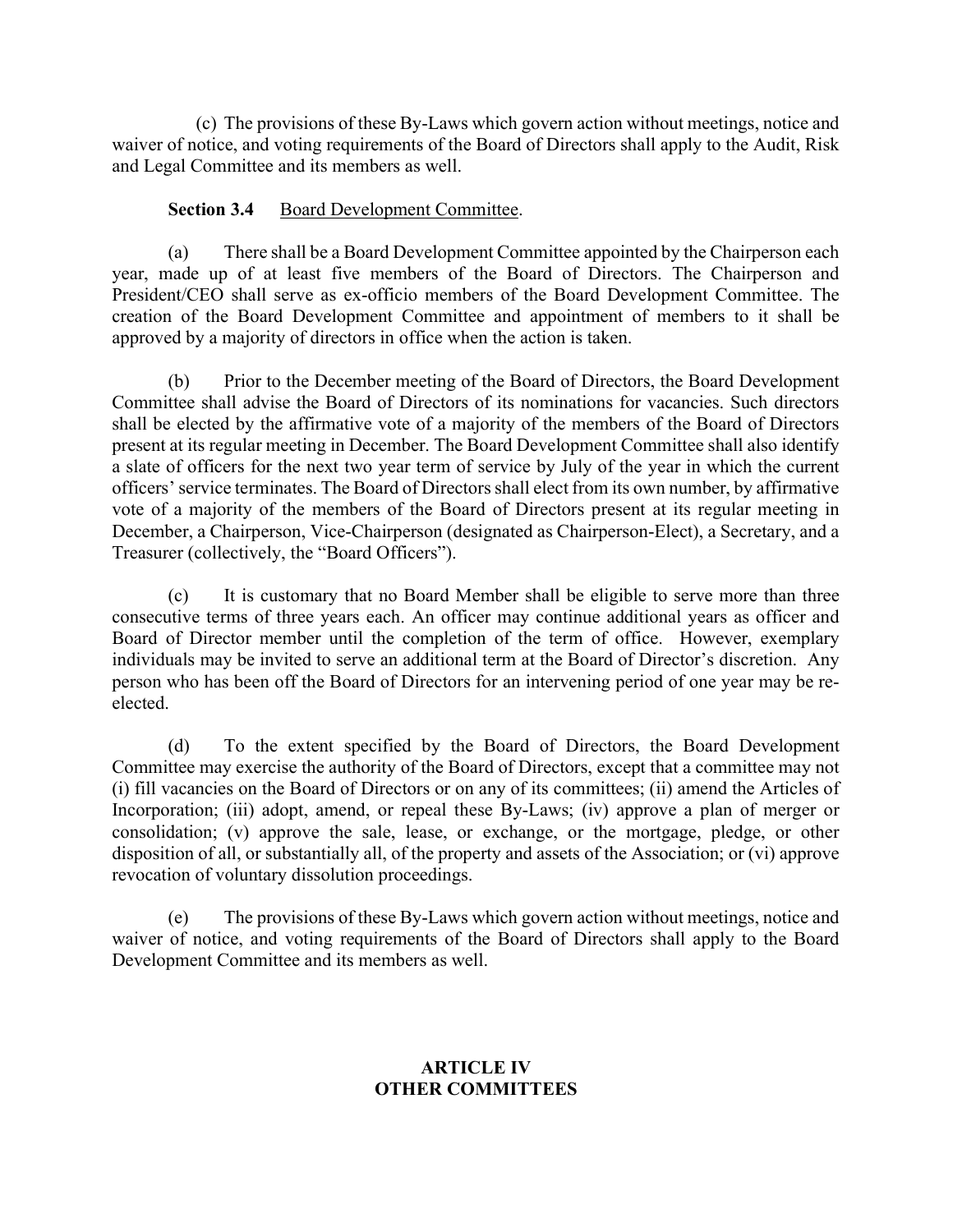Section 4.1 Other Committees. To the extent specified by the Board of Directors, each other committee may exercise such corporate power and authority not required to be exercised by the Board of Directors by law, the Articles of Incorporation or these By-Laws.

## ARTICLE V OFFICERS AND THEIR DUTIES

Section 5.1 Officers. The officers of the Association shall be a Chairperson, a Vice-Chairperson (designated as Chairperson-Elect), a Secretary, a Treasurer, the Immediate Past Board Chairperson, and such other officers and assistant officers as may be deemed necessary or advisable to carry on the business of the Association.

Section 5.2 Election; Term. The officers shall be elected by the Board of Directors. Unless otherwise provided, the officers shall hold office for two calendar years, unless removed, or until a successor is elected and qualified. Any officer may resign at any time upon written notice to the Board of Directors, and no acceptance of a resignation shall be necessary to make it effective. The election or appointment of an officer shall not of itself create any contractual rights.

Section 5.3 Removal; Vacancy. The Board of Directors may remove any officer or assistant officer by the affirmative vote of a majority of the directors present at a properly constituted meeting. Any permanent officer vacancy shall be filled upon election by the Board of Directors.

Section 5.4 Duties in General. The appropriate officers, as may be designated by the President or the Board of Directors from time to time, shall have the authority to execute documents that require the signature of an officer of the Association, such as legal papers, securities, documents, or instruments ordered to be executed by the Board of Directors. Further, unless otherwise specified in these By-Laws, the officers shall have such powers and duties as generally pertain to their respective offices as well as such powers and duties as may be delegated to them from time to time by the Board of Directors.

## Section 5.5 Chairperson.

(a) The Chairperson shall preside at all meetings of the Board of Directors, the Executive Committee, and of the Association. The Chairperson shall be a member ex-officio of all committees of the Association, and shall perform such other duties as may from time to time be prescribed by the Board of Directors.

(b) The Vice Chairperson, the Immediate Past Board Chairperson, the Treasurer, or the Secretary (in that order) shall act in the absence or temporary disability of the Chairperson.

Section 5.6 Treasurer. The Treasurer shall preside over the Fiscal Management Committee of the Association and has the authority to oversee the funds and securities of the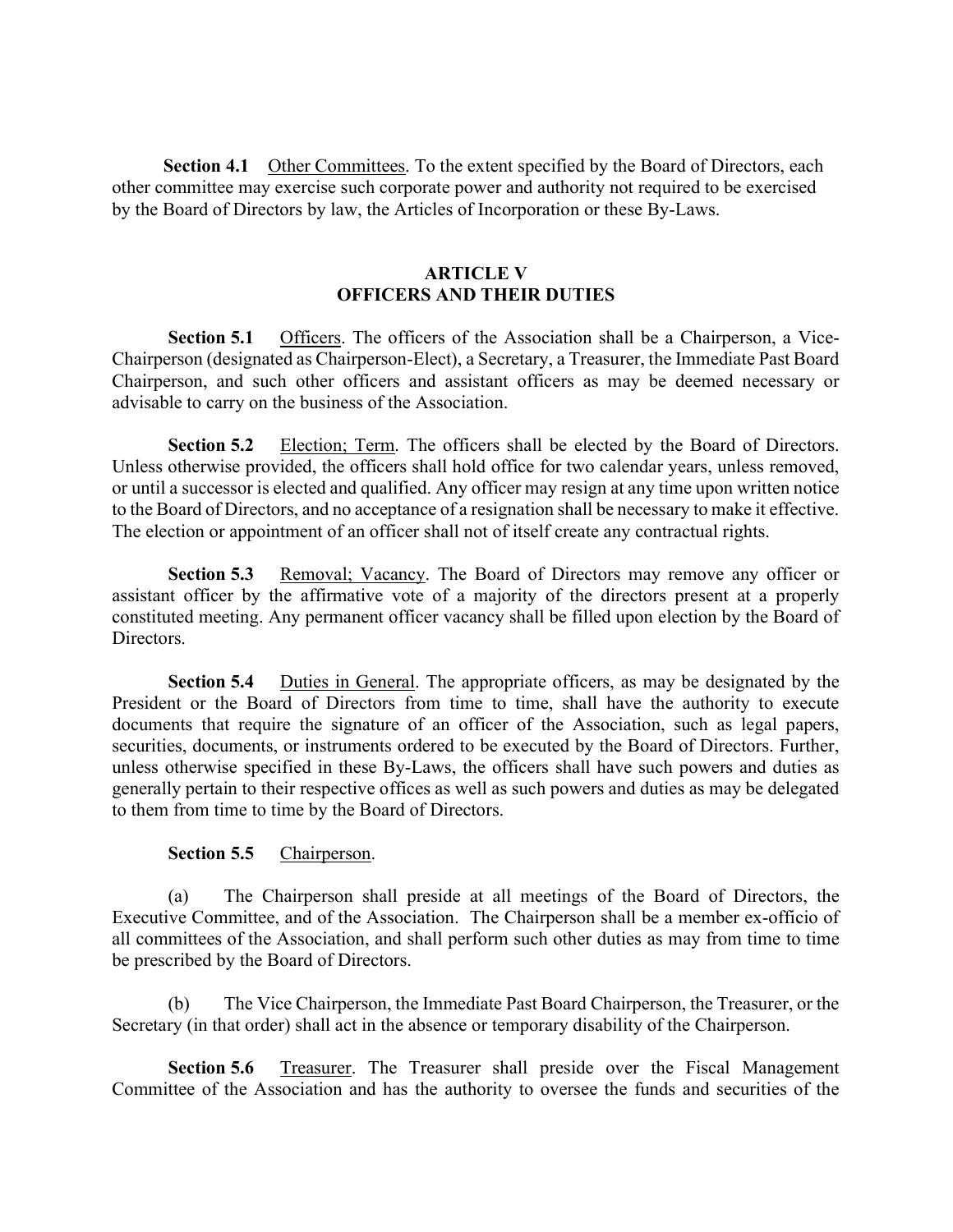Association and shall cause them to be deposited in depositories approved by the Board of Directors. The Treasurer shall see that accurate record is kept of such funds and shall make monthly reports to the Board of Directors. All checks upon bank accounts of the Association shall be signed as directed by resolution of the Board of Directors. The Treasurer of the Board of Directors shall be the Treasurer of all Branches of the Association.

# ARTICLE VI BRANCHES AND OPERATIONS

Section 6.1 Branch Board of Management. The Association's Board of Directors delegates advisory and oversight responsibilities to volunteer Branch Boards of Management (each, a "Branch Board"). Each branch of the Association has its own Branch Board made up of no less than 20 members (each, a "Branch Board Member").

Section 6.2 Purpose. The purpose of the Branch Board is to align the work of the local YMCA branch to the community it serves, within the context of the strategic direction established for the Association as a whole. Branch Board members advise the Association's Board of Directors and President/CEO regarding respective branch programs, services, and community partnerships. The Branch Board also alerts the Association to specific legal needs when such issues arise.

Section 6.3 Members. Branch Board members serve as voting members of the Branch Board with the authority and responsibility to identify, support and promote excellence in branch programs and services by assisting in the planning, monitoring and evaluating of such, within the context of the strategic direction established for the Association as a whole. In addition, the Branch Board takes an active leadership role in giving and securing financial resources for the branch and enlisting volunteer participation.

Section 6.4 Election; Term. Branch Board Members shall be divided into three classes with approximately one-third being elected annually to serve for a three year term. Branch Board members may serve no more than three consecutive terms of three years each. The Chairperson and President/CEO of the Association shall be members ex-officio of all Branch Boards and shall receive regular notice of all meetings. An officer of a Branch Board may continue additional years as an officer and a Branch Board member until the completion of the term of office. Any person who has rotated off the Branch Board for an intervening period of one year may be re-elected.

Section 6.5 Meetings. Each Branch Board shall have an established meeting schedule and be charged with full responsibility to the Association's Board of Directors for the conduct of the work of its Branch. Reports shall be made as requested to the Association's Board of Directors on the progress of the work and all matters under consideration.

Section 6.6 Committees; Authority. Each Branch Board may create one or more committees and appoint any combination of directors, officers and/or other persons to serve on them.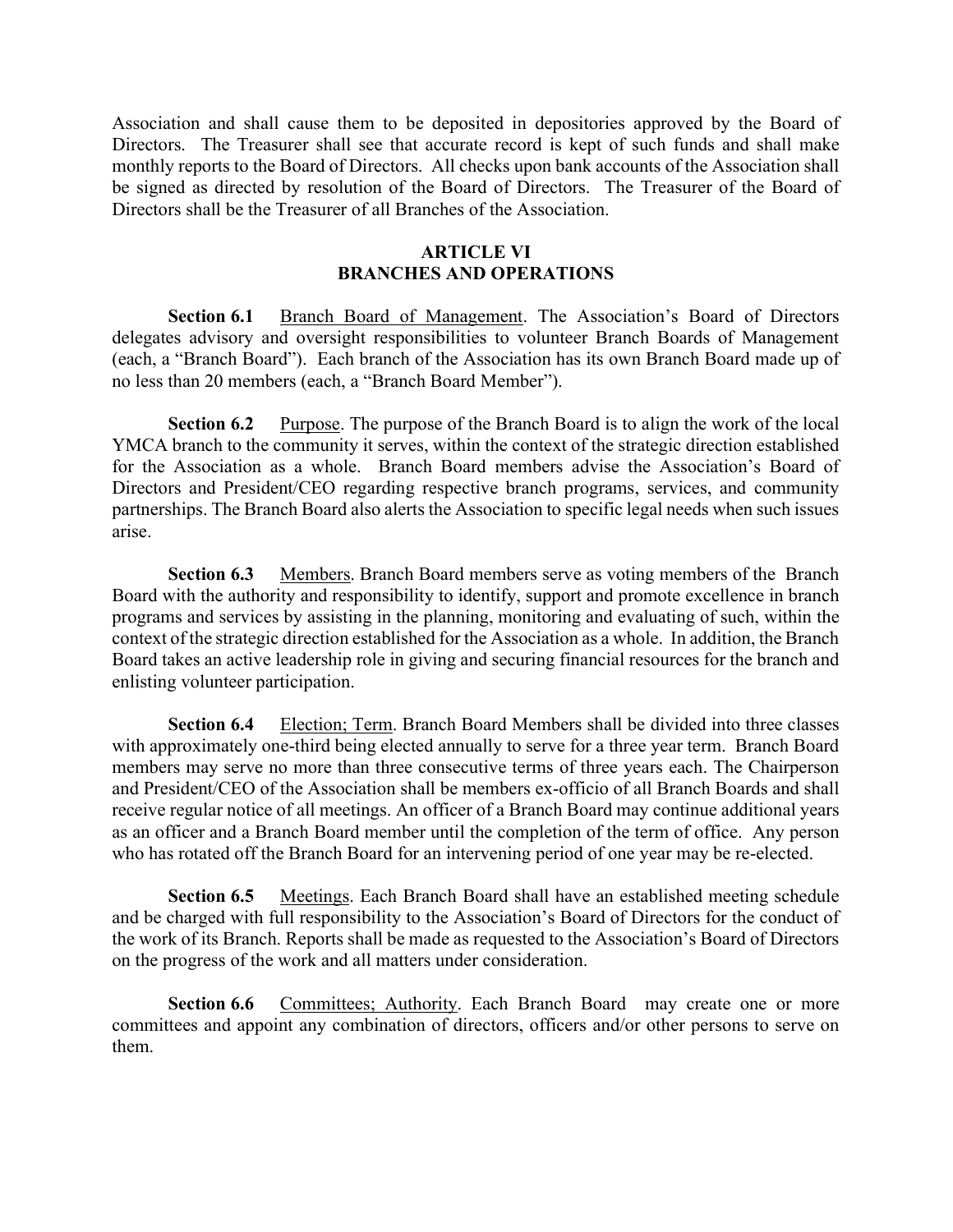## Section 6.7 Branch Board Development Committee.

(a) There shall be a Branch Board Development Committee at each Branch for Branch Board Member candidates (the "Branch Board Development Committee") appointed by the Branch Board Chairperson by July each year, made up of at least five Branch Board Members. The Branch Board Chairperson and the executive director of the branch shall serve as ex-officio members of the Branch Board Development Committee.

(b) Prior to the last Branch Board meeting of each year, the Branch Board Development Committee shall advise the Branch Board of its nominations for vacancies. Such directors shall be elected by the affirmative vote of a majority of the members of the Branch Board present at its last regular meeting of each year.

(c) The Branch Board shall elect from its own number by the last meeting of each year a Branch Board Chairperson and Vice-Chairperson (designated as Chairperson-Elect).

(d) The Branch Board slate of officers and Branch Board Member roster shall be submitted to the Association's President/CEO by the end of December of each year.

# Section 6.8 Officers and Duties.

(a) The officers of the local branches of the Association shall be a Chairperson and a Vice-Chairperson (designated as Chairperson-Elect). Such officers shall be elected by the Branch Board and shall hold their respective offices for two calendar years or until their successors are elected and qualified.

(b) The Chairperson of the Branch Board shall preside at all meetings of the Branch Board and the Executive Committee of the Branch Board and shall be a member ex-officio of all committees of the Branch Board of Management.

(c) The Chairperson of the Branch Board may perform such other duties as may from time to time be prescribed by the Branch Board. The Branch Board Chairperson-Elect shall act in the absence or temporary disability of the Chairperson of the Branch Board . Any permanent officer vacancy shall be filled upon election by the Branch Board .

## ARTICLE VII STAFF

Section 7.1 President. The President shall be the Chief Executive Officer of the Association and shall be employed by the Board of Directors and hold office for as long as the Board of Directors deems appropriate. Additionally, the President shall:

be the Assistant Secretary of the Association and shall keep minutes of all meetings of the Association and of the Board of Directors;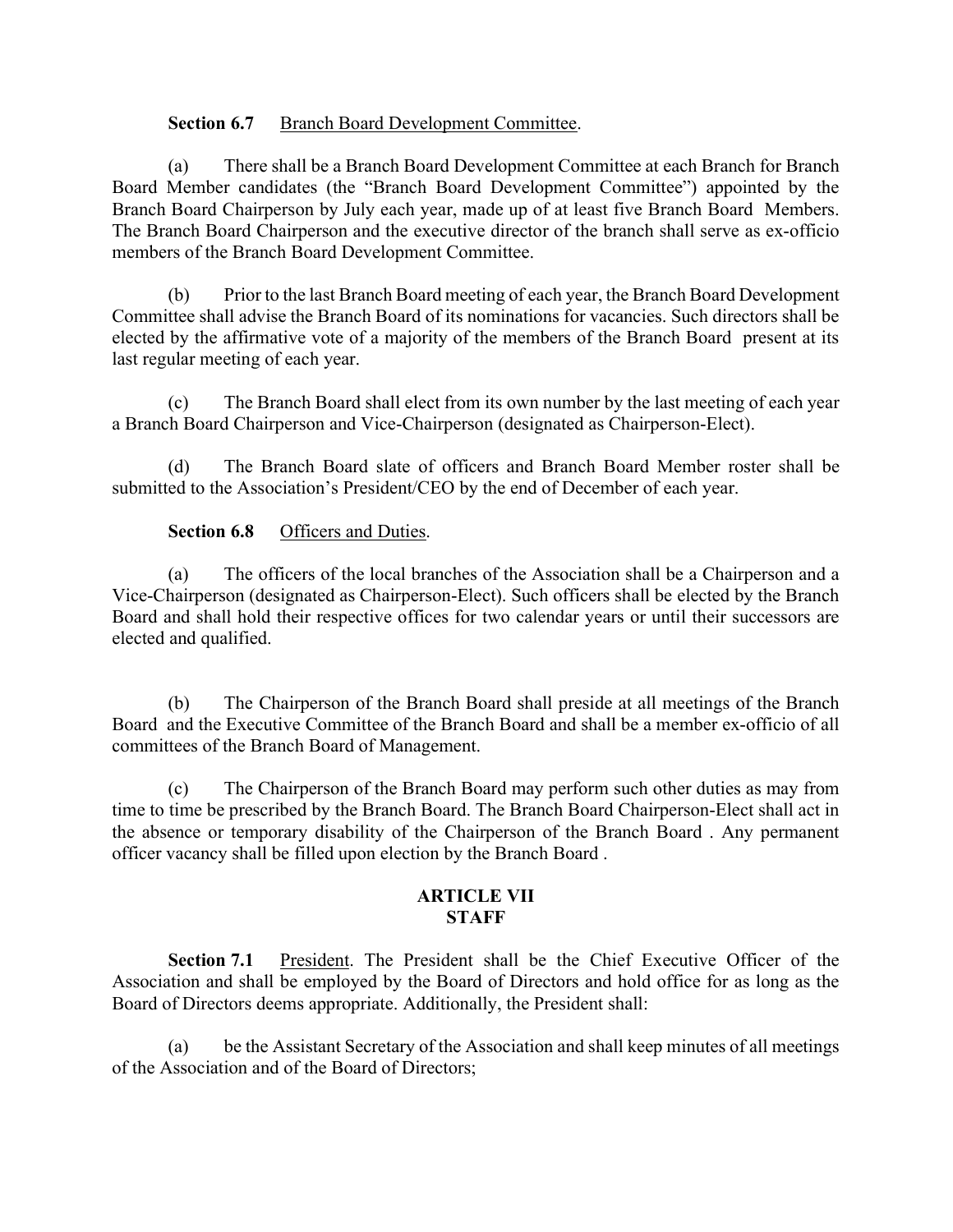(b) be an ex-officio member of all Board Committees and all committees of the Association, but shall not have any voting rights or be counted toward the establishment of a quorum for the transaction of business by such committees;

(c) be responsible for the employment of all members of the staff in accordance with the policies and procedures set forth by the Board of Directors, and shall designate their work;

(d) attend all meetings of the Board of Directors and the Executive Committee and make monthly reports on the operation of the Association, but shall not have any voting rights or be counted toward the establishment of a quorum for the transaction of business by the Board of Directors or the Executive Committee; and

(e) have the authority to obligate or authorize the signing of contracts, debt, or other instruments of commitment within the policies and procedures of the organization as established by the Board of Directors.

# ARTICLE VIII MEETINGS

Section 8.1 Regular Board Meeting; Quorum. The Board of Directors shall meet regularly, but no less than four times per year, at such time and place as it determines. One-third of the membership of the Board of Directors shall constitute a quorum. The act of a majority of the directors present at a meeting at which a quorum is present shall be the act of the Board of Directors. A director who is present at a meeting of the Board of Directors or a committee of the Board of Directors when corporate action is taken is deemed to have assented to the action taken unless the director (i) objects at the beginning of the meeting, or promptly upon arrival, to holding it or transacting specified business at the meeting; or (ii) votes against, or abstains from, the action taken.

Section 8.2 Special Board Meeting. Special meetings of the Board of Directors may be called by the Chairperson or upon request by five directors. The call for a special meeting shall specify the object of the meeting.

Section 8.3 Annual Meeting. The Annual Meeting of the Association shall be held at a time and place fixed by the Board of Directors.

Section 8.4 Record of Meeting. A written record of the attendance and business transacted at all regular and special meetings of this Association shall be maintained and filed with the minutes of the Board of Directors.

Section 8.5 Notice of Meetings. Notice of regular meetings of the Board of Directors need not be given. Notice of special meetings of the Board of Directors shall be given to each director not less than twenty-four (24) hours before the meeting, by delivering the same to the director in person or to the director's residence or business address (or such other place as the director may have directed in writing) by mail, electronic mail, messenger, telecopier, telegraph,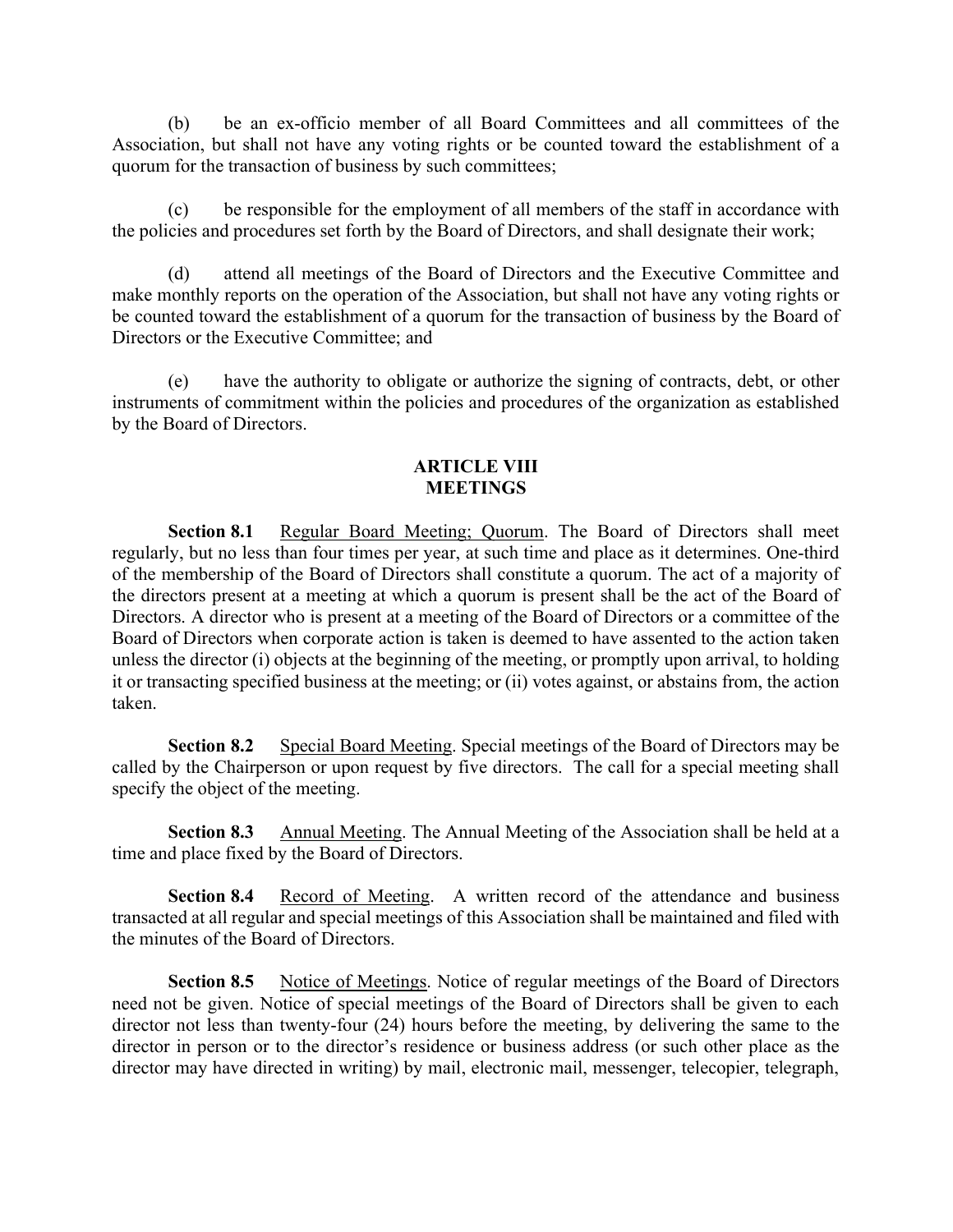or other means of written communication or by telephoning such notice to the director. Any such notice shall set forth the time and place of the meeting.

Section 8.6 Waiver of Notice. A director may waive any notice required by law, the Articles of Incorporation, or these By-Laws before or after the date and time stated in the notice, and such waiver shall be equivalent to the giving of such notice. Except as provided in the next paragraph of this section, the waiver shall be in writing, signed by the director entitled to the notice, and filed with the minutes or corporate records.

A director's attendance at or participation in a meeting waives any required notice to the director of the meeting unless the director at the beginning of the meeting or promptly upon arrival objects to holding the meeting or transacting business at the meeting and does not thereafter vote for or assent to action taken at the meeting.

Section 8.7 Telephonic Meetings. The Board of Directors may permit any or all directors to participate in a regular or special meeting by, or conduct the meeting through the use of, any means of communication by which all directors participating may simultaneously hear each other during the meeting. A director participating in a meeting by this means is deemed to be present in person at the meeting.

Section 8.8 Action Without Meeting. Action required or permitted to be taken at a Board of Directors' meeting may be taken without a meeting if the action is taken by all members of the Board of Directors. The action shall be evidenced by one or more written consents stating the action taken, signed by each director either before or after the action is taken, and included in the minutes or filed with the corporate records reflecting the action taken. Action taken under this section shall be effective when the last director signs the consent unless the consent specifies a different effective date and states the date of execution by each director, in which event it shall be effective according to the terms of the consent.

# ARTICLE IX LIMIT ON LIABILITY AND INDEMNIFICATION

Section 9.1 Definitions. For purposes of this Article the following definitions shall apply:

(a) "Association" means this Association only and no predecessor entity or other legal entity;

(b) "expenses" include counsel fees, expert witness fees, and costs of investigation, litigation, and appeal, as well as any amounts expended in asserting a claim for indemnification;

(c) "liability" means the obligation to pay a judgment, settlement, penalty, fine, or other such obligation, including, without limitation, any excise tax assessed with respect to an employee benefit plan;

(d) "legal entity" means a corporation, partnership, joint venture, trust, employee benefit plan, or other enterprise;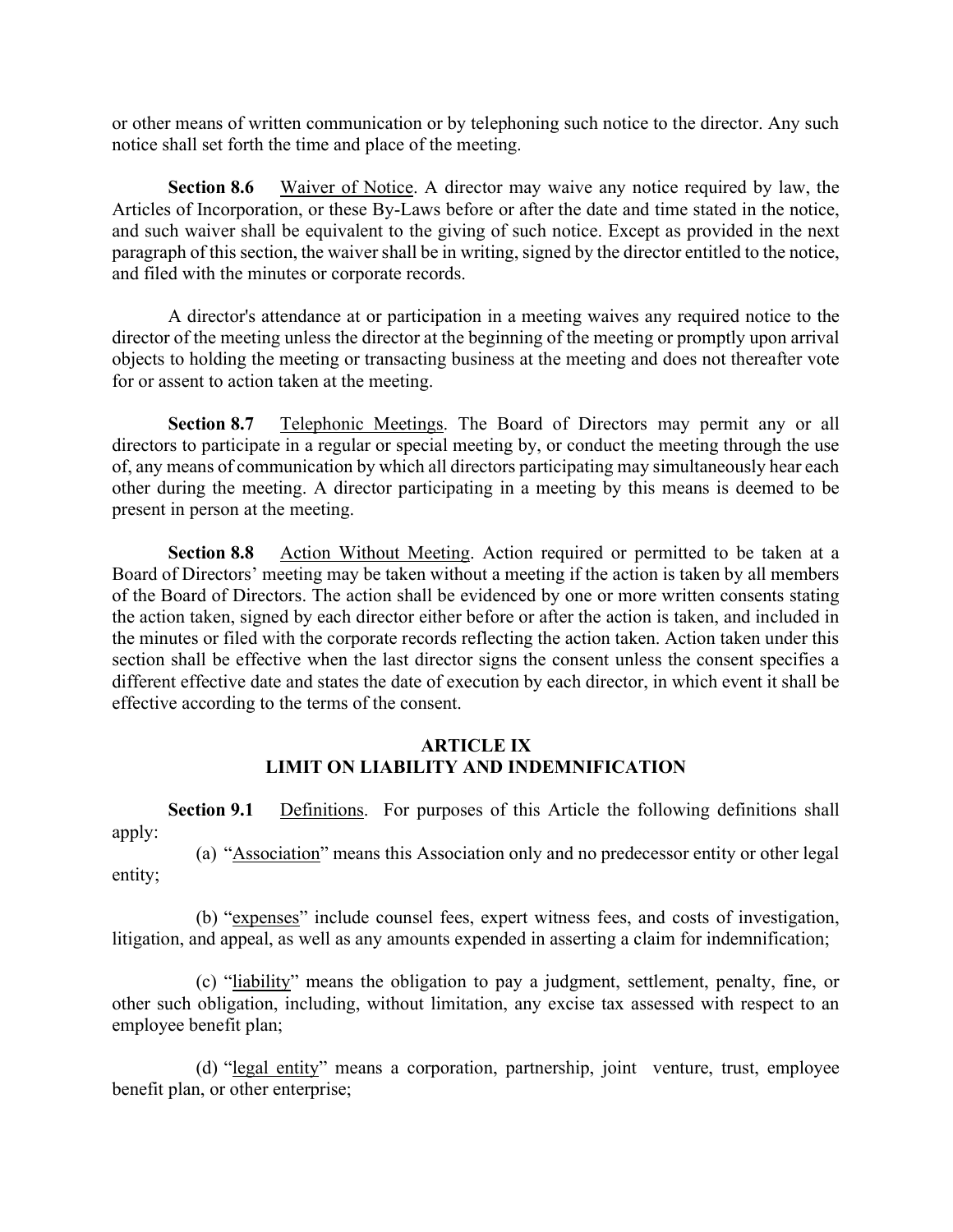(e) "predecessor entity" means a legal entity the existence of which ceased upon its acquisition by the Association in a merger or otherwise; and

(f) "proceeding" means any threatened, pending, or completed action, suit, proceeding, or appeal whether civil, criminal, administrative, or investigative and whether formal or informal.

Section 9.2 Limit on Liability. In every instance in which the Virginia Nonstock Corporation Act, as it exists on the date hereof or may hereafter be amended, permits the limitation or elimination of liability of directors or officers of a corporation to the corporation, the directors and officers of the Association shall not be liable to the Association.

Section 9.3 Indemnification of Directors and Officers. The Association shall indemnify any individual who is, was, or is threatened to be made a party to a proceeding (including a proceeding by or in the right of the Association) because such individual is or was a director or officer of the Association, or because such individual is or was serving the Association or any other legal entity in any capacity at the request of the Association while a director or officer of the Association, against all liabilities and reasonable expenses incurred in the proceeding except such liabilities and expenses as are incurred because of such individual's willful misconduct or knowing violation of the criminal law. Service as a director or officer of a legal entity controlled by the Association shall be deemed service at the request of the Association. The determination that indemnification under this Section 9.3 is permissible and the evaluation as to the reasonableness of expenses in a specific case shall be made, in the case of a director, as provided by law, and in the case of an officer, as provided in Section 9.4 of this Article; provided, however, that if a majority of the directors of the Association has changed after the date of the alleged conduct giving rise to a claim for indemnification, such determination and evaluation shall, at the option of the person claiming indemnification, be made by special legal counsel agreed upon by the Board of Directors and such person. Unless a determination has been made that indemnification is not permissible, the Association shall make advances and reimbursements for expenses incurred by a director or officer in a proceeding upon receipt of an undertaking from such director or officer to repay the same if it is ultimately determined that such director or officer is not entitled to indemnification. Such undertaking shall be an unlimited, unsecured general obligation of the director or officer and shall be accepted without reference to such director's or officer's ability to make repayment. The termination of a proceeding by judgment, order, settlement, conviction, or upon a plea of nolo contendere or its equivalent shall not of itself create a presumption that a director or officer acted in such a manner as to make such director or officer ineligible for indemnification. The Association is authorized to contract in advance to indemnify and make advances and reimbursements for expenses to any of its directors or officers to the same extent provided in this Section 9.3.

Section 9.4 Indemnification of Others. The Association may, to a lesser extent or to the same extent that it is required to provide indemnification and make advances and reimbursements for expenses to its directors and officers pursuant to Section 9.3, provide indemnification and make advances and reimbursements for expenses to its employees and agents, the directors, officers, employees, and agents of its subsidiaries and predecessor entities, and any person serving any other legal entity in any capacity at the request of the Association, and may contract in advance to